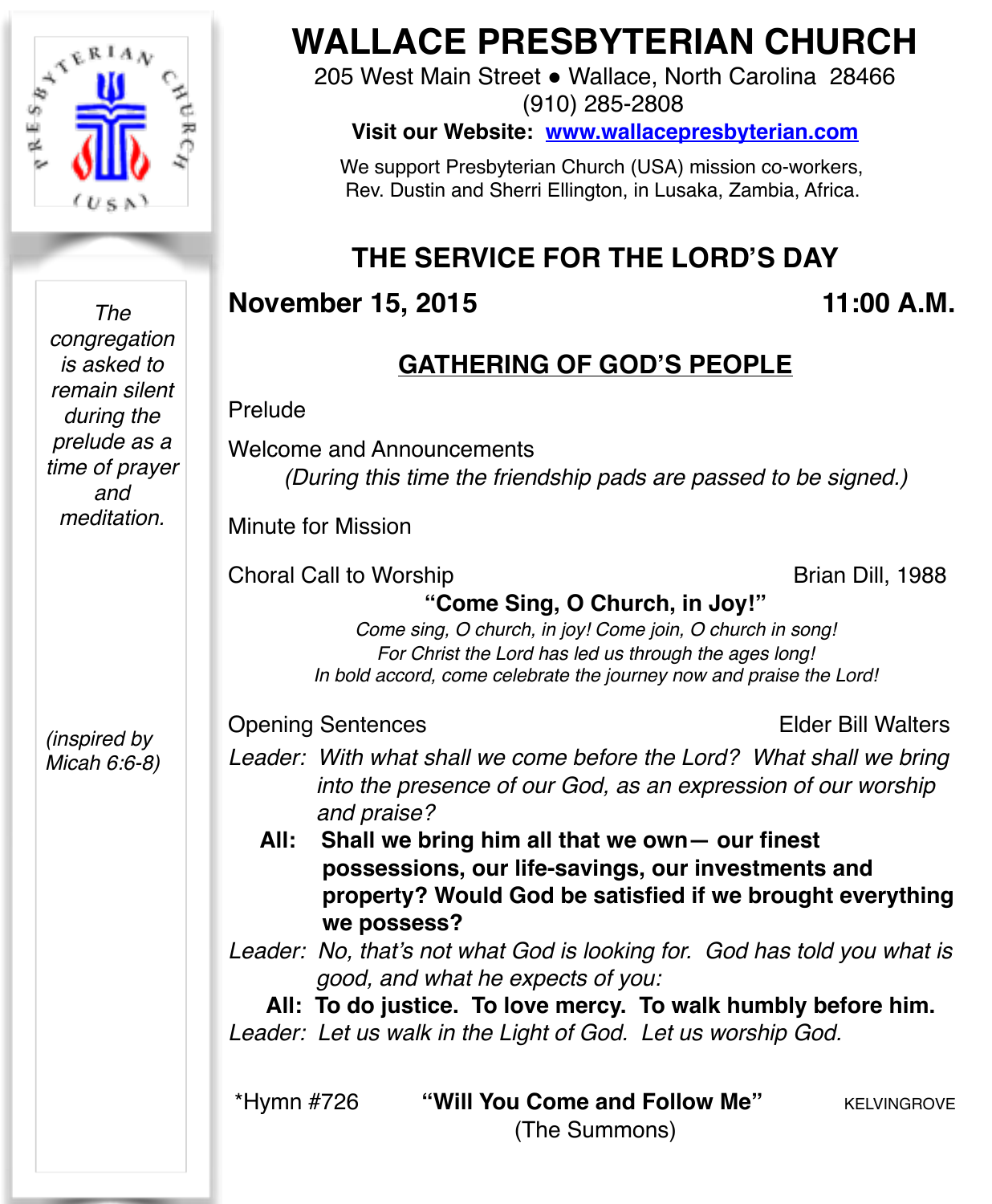*Today's Prayer of Confession is adapted from a prayer in a worship service in the Northern Lights Presbytery of the United Church of Canada.*

#### \*Unison Prayer of Confession

*Holy God, we lift before you the ways in which we have not lived your vision of justice. Our world and our lives ache for want of justice. God, forgive us and teach us to do justice. Holy God, we lift before you the ways in which we have not lived your vision of kindness. Our world and our lives reach out for kindness when it seems hard to find. God, forgive us and teach us to love kindness. Holy God, we lift before you the ways in which we have not lived your vision of your world, walking humbly with you. We stumble and fall when we forget to live this vision. God, forgive us and teach us to walk humbly with you. Loving God, we ask your forgiveness. We ask you to turn us once again to your covenant love. We do so trusting in your loving kindness in Jesus Christ, our Lord and Savior. Amen.* 

#### \*Responsive Assurance of Pardon

*Leader: Our God is a loving God, but also one of expectations.* **All: We are forgiven, but we must forgive; and we must live as if that forgiveness were important to us.**

*Leader: Live in the promise that we are God's people, forgiven in Christ and empowered to serve.*

**All: Thanks be to God!**

\*Gloria Patri Hymn #581 *Glory Be to the Father*

### **PROCLAIMING GOD'S WORD**

Children's Sermon

Anthem **"Look at the World"** John Rutter, 1996

*Look at the world, everything all around us. Look at the world, and marvel every day. Look at the world: so many joys and wonders, so many miracles along our way. Praise to thee, O Lord, for all creation, give us thankful hearts, that we may see: All the gifts we share, and every blessing, all things come of thee.*

*Look at the earth bringing forth fruit and flower; look at the sky, the sunshine and the rain; Look at the hills, look at the trees and mountains, valley and flowing river, field and plain. Think of the spring, think of the warmth of summer bringing the harvest before the winter's cold. Everything grows, everything has a season, till it is gathered to the Father's fold. Every good gift, all that we need and cherish comes from the Lord in token of his love. We are his hands, stewards of all his bounty. His is the earth, and his the heavens above.*

Prayer for Illumination *(based on James 1:22, 25)*

*Blessed God, help us to be doers of your Word, and not merely hearers who deceive ourselves. As we hear your Word read and proclaimed, help us to persevere, being not hearers who forget but doers who act, that we may be blessed in our doing; through Jesus Christ, the Word made flesh. Amen.*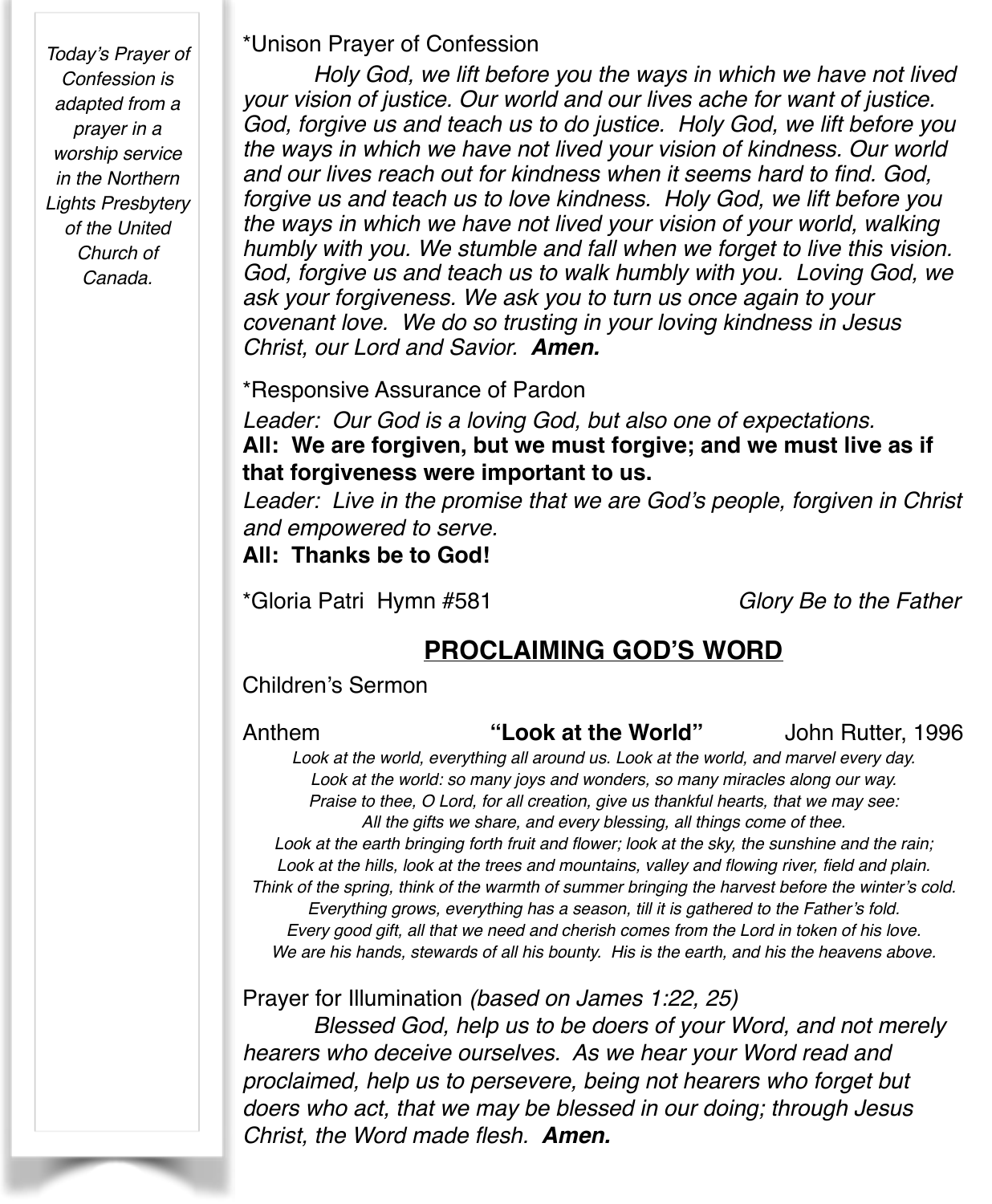*"You have not lived until you have done something for someone who can never repay you." John Bunyan (1628-8 8), English Puritan writer and preacher*

| <b>Old Testament Lesson</b> | Micah 6:6-8     | <b>Elder Bill Walters</b><br>$+$ Page 757 |
|-----------------------------|-----------------|-------------------------------------------|
| *Hymn $#175$                | "Seek Ye First" | <b>I AFFFRTY</b>                          |
| New Testament Lesson        | Luke 7:20-21    | $+$ Page 839                              |

Sermon **"Stewardship of the Kingdom of God"** Rev. Matt Highfill

A Time for Reflection

Pastoral Prayer with The Lord's Prayer

#### **GIVING THANKS TO GOD**

Presentation of Tithes and Offerings

**Offertory** 

\*Doxology and Prayer of Dedication *Praise God from whom all blessings flow; Praise Him all creatures here below; Praise Him above ye heavenly host; Praise Father, Son, and Holy Ghost. Amen.*

\*The Affirmation of Faith: The Apostles' Creed I believe in God the Father Almighty, Maker of heaven and earth, And in Jesus Christ his only Son our Lord; who was conceived by the Holy Ghost, born of the Virgin Mary, suffered under Pontius Pilate, was crucified, dead, and buried; he descended into hell; the third day he rose again from the dead; he ascended into heaven, and sitteth on the right hand of God the Father Almighty; from thence he shall come to judge the quick and the dead. I believe in the Holy Ghost, the holy catholic Church, the communion of saints, the forgiveness of sins, the resurrection of the body, and the life everlasting. **Amen.**

*"This hymn affirms that we who have been created in God's image are called to live in ways that reflect our Creator's values: justice and joy, compassion and peace."*

\*Hymn #769 **"For Everyone Born"** FOR EVERYONE BORN

Benediction

\*Choral Benediction **Go to the World!"** Sylvia Dunstan, 1985

*Go to the world! Go into every place. Go live the word of God's redeeming grace. Go seek God's presence in each time and space. Alleluia. Alleluia.*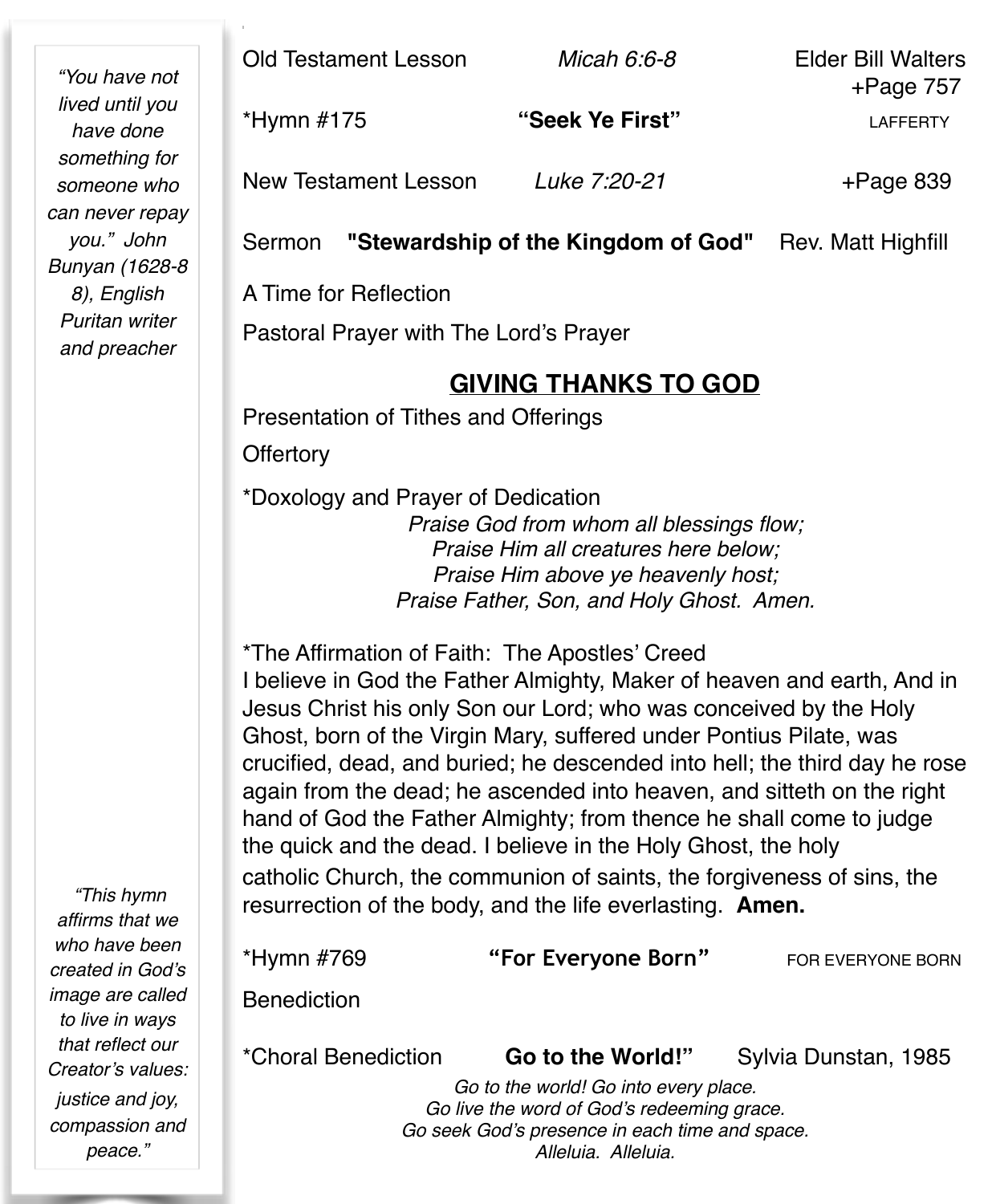\*Postlude

*\*All who are able may stand. +The page number in the pew Bible.*

\*\*\*\*\*\*\*

#### **Save the Date! December 8, 2015**



**Dinner and Christmas Lights Hayride 5:30 pm \$26.00 per person Get tickets from Dottie Obenour, Bill Walters, Rick Batchelor, Brenda Long, Gerri Hanson, Sandy Cobb, Lois Edgerton, or Bobby Ives Meet at church to car pool Please get tickets by November 29 Reservations already made. Come and have great food, entertainment, and fellowship!**



**The Worship and Music Ministry team is buying wreaths to decorate the church for Advent. If you would like to purchase a wreath in honor or memory of a loved one or friend, this is the perfect opportunity to do so. The live wreaths will be Frazier fir, cedar and blue spruce. They** 

**will be hung in the sanctuary and on the doors of the church. The price will be \$40.00 per wreath. There are marked offering envelopes in the pews for your donations. Please fill out the information on the envelopes with your donation and place in the collection plate. ! !**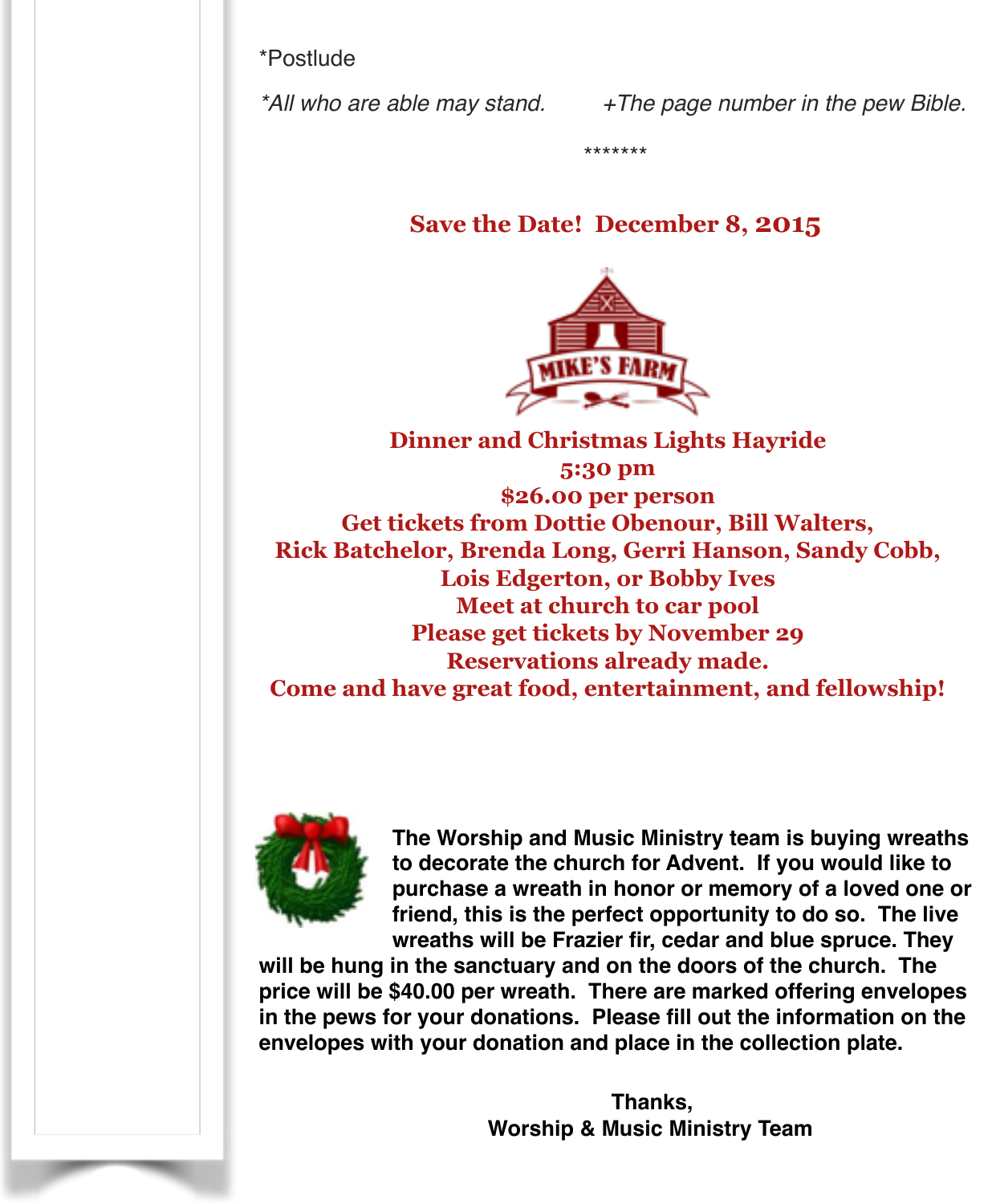| <b>WEEKLY CALENDAR</b>                     |  |                                                                                    |  |  |  |
|--------------------------------------------|--|------------------------------------------------------------------------------------|--|--|--|
| Sunday, November 15                        |  | 8:30 am Sound Retreat Planning Committee Meeting,<br><b>Church Office Building</b> |  |  |  |
|                                            |  | 9:40 am Opening Assembly                                                           |  |  |  |
|                                            |  | 10:00 am Sunday School                                                             |  |  |  |
|                                            |  | 11:00 am Worship/Rev. Matt Highfill                                                |  |  |  |
|                                            |  | 5:00-7:00 pm Youth Fellowship                                                      |  |  |  |
| Monday, November 16                        |  | 6:15 pm Presbyterian Dining Together-Camino Real                                   |  |  |  |
| Wednesday, November 18 5:15-7:00 pm LOGOS! |  |                                                                                    |  |  |  |
|                                            |  | 6:00 pm Handbells                                                                  |  |  |  |
|                                            |  | 7:30 pm Choir Practice                                                             |  |  |  |

## **NOTES AND ANNOUNCEMENTS**

- **" We welcome Rev. Matt Highfill** as our preacher today. Rev. Highfill is a Honorably Retired Member of the Presbytery of Coastal Carolina and served as pastor of the Winter Park Presbyterian Church in Wilmington for more than twenty years. Welcome!
- **The session** has called a congregational meeting for Sunday, December 6 following worship for the purpose of presenting the 2016 budget as information, acting on recommended changes in the minister's terms of call, and holding the annual meeting of the corporation.
- **Presbyterians Dining Together** will meet Monday, November 16, at 6:15 pm, at Camino Real. (Old Country Kitchen).
- **" While Philip Gladden** is recuperating from knee surgery, please contact Cheryl Brinkley in the church office (285-2808) or Susie Bullard, Clerk of Session (284-0663), in an emergency.
- **" Notes for bulletin:** John Rutter composed "Look at the World" for an environmental preservation group in rural England. Vera and Karla attended a music workshop last summer that included the awesome opportunity to sing new anthems with John Rutter.

*The beautiful flowers in the sanctuary this morning are in loving memory of Loved Ones. They are given by Rich, Keri, Joseph, and Colby Phaneuf.*



**SUNDAY, NOVEMBER 22 4:00 P.M. WALLACE FIRST BAPTIST CHURCH Dr. Robert Kretzu, Guest Speaker**